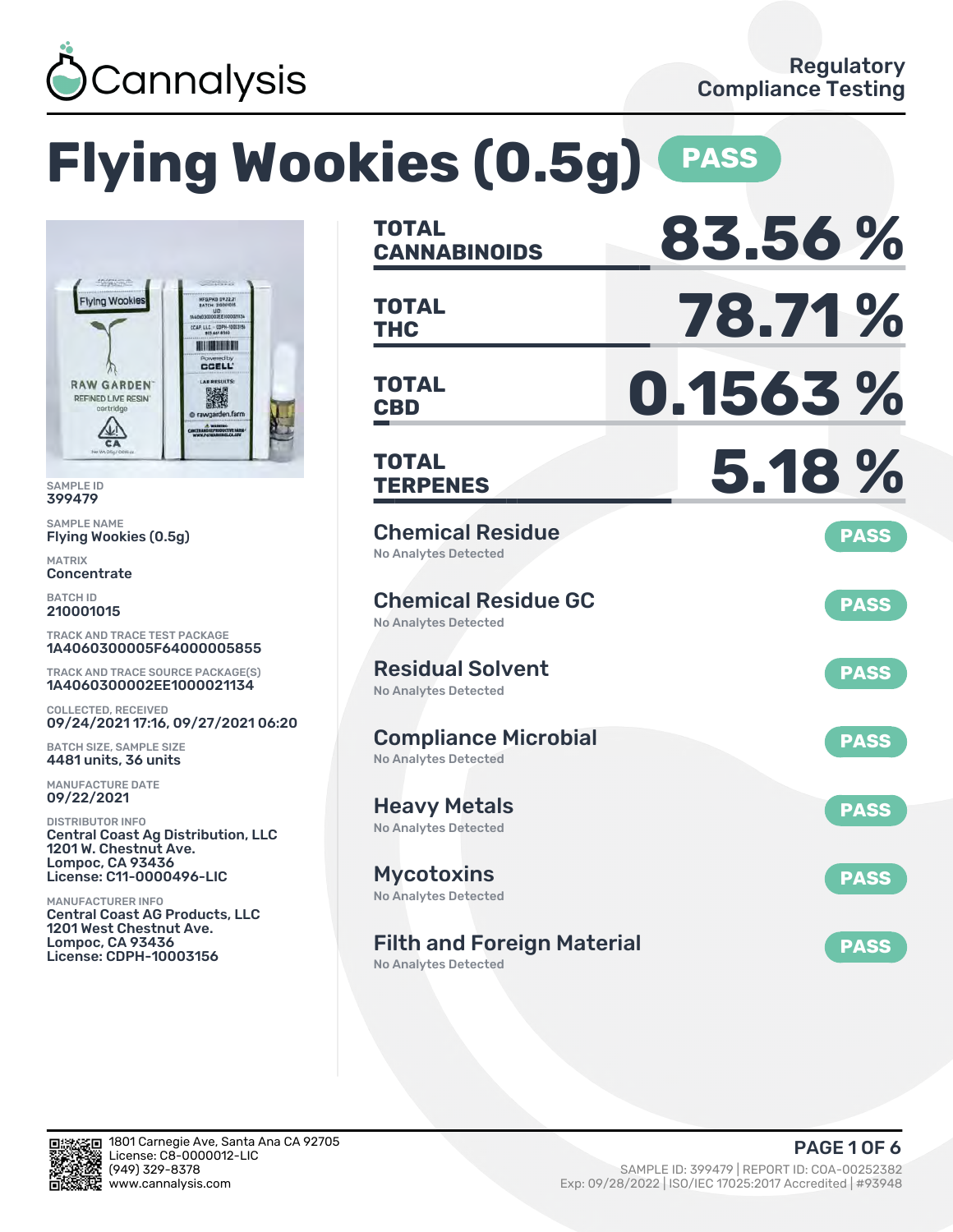

# CANNABINOID ANALYSIS

Total THC,CBD value(s) have been decarboxylated.

| TOTAL THC:          | 787.1 mg/g (78.71%), 393.55 mg per package |
|---------------------|--------------------------------------------|
| TOTAL CBD:          | 1.563 mg/g (0.1563 %), 0.78 mg per package |
| TOTAL CANNABINOIDS: | 835.6 mg/g (83.56 %)                       |

UNIT OF MEASUREMENT: Milligrams per Gram(mg/g)

| <b>ANALYTE</b>         | <b>RESULT</b>           | <b>LOD</b> | <b>LLOO</b> | <b>ANALYTE</b>   | <b>RESULT</b>           | <b>LOD</b> | <b>LLOO</b> |
|------------------------|-------------------------|------------|-------------|------------------|-------------------------|------------|-------------|
| THCa                   | <b>ND</b>               | 0.5000     | 1.0000      | CBDa             | <b>ND</b>               | 0.5000     | 1.0000      |
| D9THC                  | 787.1 mg/g (78.71 %)    | 0.5000     | 1.0000      | CBD              | $1.563$ mg/g (0.1563 %) | 0.5000     | 1.0000      |
| D8THC                  | 1.177 mg/g $(0.1177%)$  | 0.5000     | 1.0000      | CBD <sub>v</sub> | <b>ND</b>               | 0.5000     | 1.0000      |
| <b>CBN</b>             | 1.756 mg/g (0.1756 %)   | 0.5000     | 1.0000      | CBCa             | <b>ND</b>               | 0.5000     | 1.0000      |
| THCva                  | ND                      | 0.5000     | 1.0000      | <b>CBC</b>       | <b>ND</b>               | 0.5000     | 1.0000      |
| <b>THC<sub>v</sub></b> | $9.260$ mg/g (0.9260 %) | 0.5000     | 1.0000      | CBGa             | <b>ND</b>               | 0.5000     | 1.0000      |
| ExoTHC                 | 1.166 mg/g $(0.1166\%)$ | 0.5000     | 1.0000      | <b>CBG</b>       | 33.52 mg/g (3.352 %)    | 0.5000     | 1.0000      |
| <b>CBL</b>             | ND                      | 0.5000     | 1.0000      |                  |                         |            |             |

#### ADDITIONAL INFORMATION

| Method:     | SOP-TECH-001 | Sample Prepped: 09/27/202116:54  | Sample Approved: 09/28/2021 11:07  |  |
|-------------|--------------|----------------------------------|------------------------------------|--|
| Instrument: | UPLC-DAD     | Sample Analyzed: 09/27/202116:55 | Prep-Analytical Batch: 32962-27004 |  |



| <b>TOTAL TERPENES:</b>      |                                                             | 51.82 mg/g (5.182 %)      |            |             |  |  |  |  |  |
|-----------------------------|-------------------------------------------------------------|---------------------------|------------|-------------|--|--|--|--|--|
| <b>UNIT OF MEASUREMENT:</b> |                                                             | Milligrams per Gram(mg/g) |            |             |  |  |  |  |  |
| <b>ANALYTE</b>              | <b>RESULT</b>                                               |                           | <b>LOD</b> | <b>LLOO</b> |  |  |  |  |  |
| 3-Carene                    | <b>ND</b>                                                   |                           | 1.000      | 2.500       |  |  |  |  |  |
| Alpha cedrene               | ND                                                          |                           | 1.000      | 2.500       |  |  |  |  |  |
| Alpha pinene                |                                                             | 1.882 mg/g $(0.1882%)$    | 0.1000     | 1.000       |  |  |  |  |  |
| Alpha terpineol             | <lloo< td=""><td></td><td>0.3260</td><td>0.652</td></lloo<> |                           | 0.3260     | 0.652       |  |  |  |  |  |
| Beta myrcene                |                                                             | 12.91 mg/g (1.291 %)      | 0.5000     | 1.000       |  |  |  |  |  |
| Borneol                     | <b>ND</b>                                                   |                           | 1.000      | 2.500       |  |  |  |  |  |
| Camphor                     | ND.                                                         |                           | 0.1000     | 0.500       |  |  |  |  |  |
| Cedrol                      | <b>ND</b>                                                   |                           | 0.5000     | 1.000       |  |  |  |  |  |
| Cis nerolidol               | <b>ND</b>                                                   |                           | 2.500      | 5.000       |  |  |  |  |  |
| Fenchol                     |                                                             | 1.322 mg/g $(0.1322 \%)$  | 0.5000     | 1.000       |  |  |  |  |  |
| Gamma terpinene             | <b>ND</b>                                                   |                           | 0.1000     | 0.500       |  |  |  |  |  |
| Geranyl acetate             | <b>ND</b>                                                   |                           | 0.1000     | 0.500       |  |  |  |  |  |
| Isoborneol                  | <b>ND</b>                                                   |                           | 0.5000     | 1.000       |  |  |  |  |  |
| Limonene                    |                                                             | 21.57 mg/g (2.157 %)      | 0.5000     | 2.500       |  |  |  |  |  |
| Menthol                     | <b>ND</b>                                                   |                           | 1.000      | 2.500       |  |  |  |  |  |
| Ocimene <sub>2</sub>        | <lloo< td=""><td></td><td>0.3450</td><td>1.725</td></lloo<> |                           | 0.3450     | 1.725       |  |  |  |  |  |
| P-mentha-1,5-diene ND       |                                                             |                           | 0.5000     | 1.000       |  |  |  |  |  |
| Sabinene                    | <b>ND</b>                                                   |                           | 0.5000     | 1.000       |  |  |  |  |  |
| Trans beta farnesene ND     |                                                             |                           | 2.500      | 5.000       |  |  |  |  |  |
| Trans nerolidol             | ND                                                          |                           | 0.5000     | 2.500       |  |  |  |  |  |

| ANALYTE                 | <b>RESULT</b>                                                                                                                             | <b>LOD</b> | <b>LLOQ</b> | <b>ANALYTE</b>      | <b>RESULT</b>                                       | <b>LOD</b> | <b>LLOQ</b> |
|-------------------------|-------------------------------------------------------------------------------------------------------------------------------------------|------------|-------------|---------------------|-----------------------------------------------------|------------|-------------|
| 3-Carene                | <b>ND</b>                                                                                                                                 | 1.000      | 2.500       | Alpha bisabolol     | <lloq< td=""><td>0.1000</td><td>0.5000</td></lloq<> | 0.1000     | 0.5000      |
| Alpha cedrene           | <b>ND</b>                                                                                                                                 | 1.000      | 2.500       | Alpha humulene      | 1.057 mg/g $(0.1057%)$                              | 0.5000     | 1.000       |
| Alpha pinene            | 1.882 mg/g (0.1882 %)                                                                                                                     | 0.1000     | 1.000       | Alpha terpinene     | <b>ND</b>                                           | 0.5000     | 1.000       |
| Alpha terpineol         | <lloq< td=""><td>0.3260</td><td>0.6520</td><td>Beta caryophyllene</td><td>4.542 mg/g (0.4542 %)</td><td>0.5000</td><td>1.000</td></lloq<> | 0.3260     | 0.6520      | Beta caryophyllene  | 4.542 mg/g (0.4542 %)                               | 0.5000     | 1.000       |
| Beta myrcene            | 12.91 mg/g (1.291 %)                                                                                                                      | 0.5000     | 1.000       | Beta pinene         | 3.229 mg/g (0.3229 %)                               | 0.6070     | 1.214       |
| Borneol                 | <b>ND</b>                                                                                                                                 | 1.000      | 2.500       | Camphene            | <b>ND</b>                                           | 0.5000     | 1.000       |
| Camphor                 | <b>ND</b>                                                                                                                                 | 0.1000     | 0.5000      | Caryophyllene oxide | ND                                                  | 0.5000     | 2.500       |
| Cedrol                  | <b>ND</b>                                                                                                                                 | 0.5000     | 1.000       | Cis geraniol        | <b>ND</b>                                           | 1.000      | 2.500       |
| Cis nerolidol           | <b>ND</b>                                                                                                                                 | 2.500      | 5.000       | Eucalyptol          | <b>ND</b>                                           | 0.1000     | 0.5000      |
| Fenchol                 | 1.322 mg/g (0.1322 %)                                                                                                                     | 0.5000     | 1.000       | Fenchone            | <b>ND</b>                                           | 0.1000     | 0.5000      |
| Gamma terpinene         | <b>ND</b>                                                                                                                                 | 0.1000     | 0.5000      | Gamma terpineol     | <b>ND</b>                                           | 0.2090     | 0.5230      |
| Geranyl acetate         | ND.                                                                                                                                       | 0.1000     | 0.5000      | Guaiol              | <b>ND</b>                                           | 2.500      | 5.000       |
| Isoborneol              | <b>ND</b>                                                                                                                                 | 0.5000     | 1.000       | Isopulegol          | <b>ND</b>                                           | 2.500      | 5.000       |
| Limonene                | 21.57 mg/g (2.157 %)                                                                                                                      | 0.5000     | 2.500       | Linalool            | 1.659 mg/g (0.1659 %)                               | 0.5000     | 1.000       |
| Menthol                 | <b>ND</b>                                                                                                                                 | 1.000      | 2.500       | Ocimene 1           | <b>ND</b>                                           | 0.1550     | 0.3100      |
| Ocimene 2               | <lloq< td=""><td>0.3450</td><td>1.725</td><td>P-cymene</td><td><b>ND</b></td><td>0.5230</td><td>1.045</td></lloq<>                        | 0.3450     | 1.725       | P-cymene            | <b>ND</b>                                           | 0.5230     | 1.045       |
| P-mentha-1,5-diene ND   |                                                                                                                                           | 0.5000     | 1.000       | Pulegone            | <b>ND</b>                                           | 0.1000     | 0.5000      |
| Sabinene                | <b>ND</b>                                                                                                                                 | 0.5000     | 1.000       | Terpinolene         | 3.652 mg/g $(0.3652\%)$                             | 0.1000     | 0.5000      |
| Trans beta farnesene ND |                                                                                                                                           | 2.500      | 5.000       | Trans geraniol      | <b>ND</b>                                           | 0.5000     | 2.500       |
| Trans nerolidol         | <b>ND</b>                                                                                                                                 | 0.5000     | 2.500       | Valencene           | <b>ND</b>                                           | 0.5000     | 1.000       |



1801 Carnegie Ave, Santa Ana CA 92705 License: C8-0000012-LIC<br>(949) 329-8378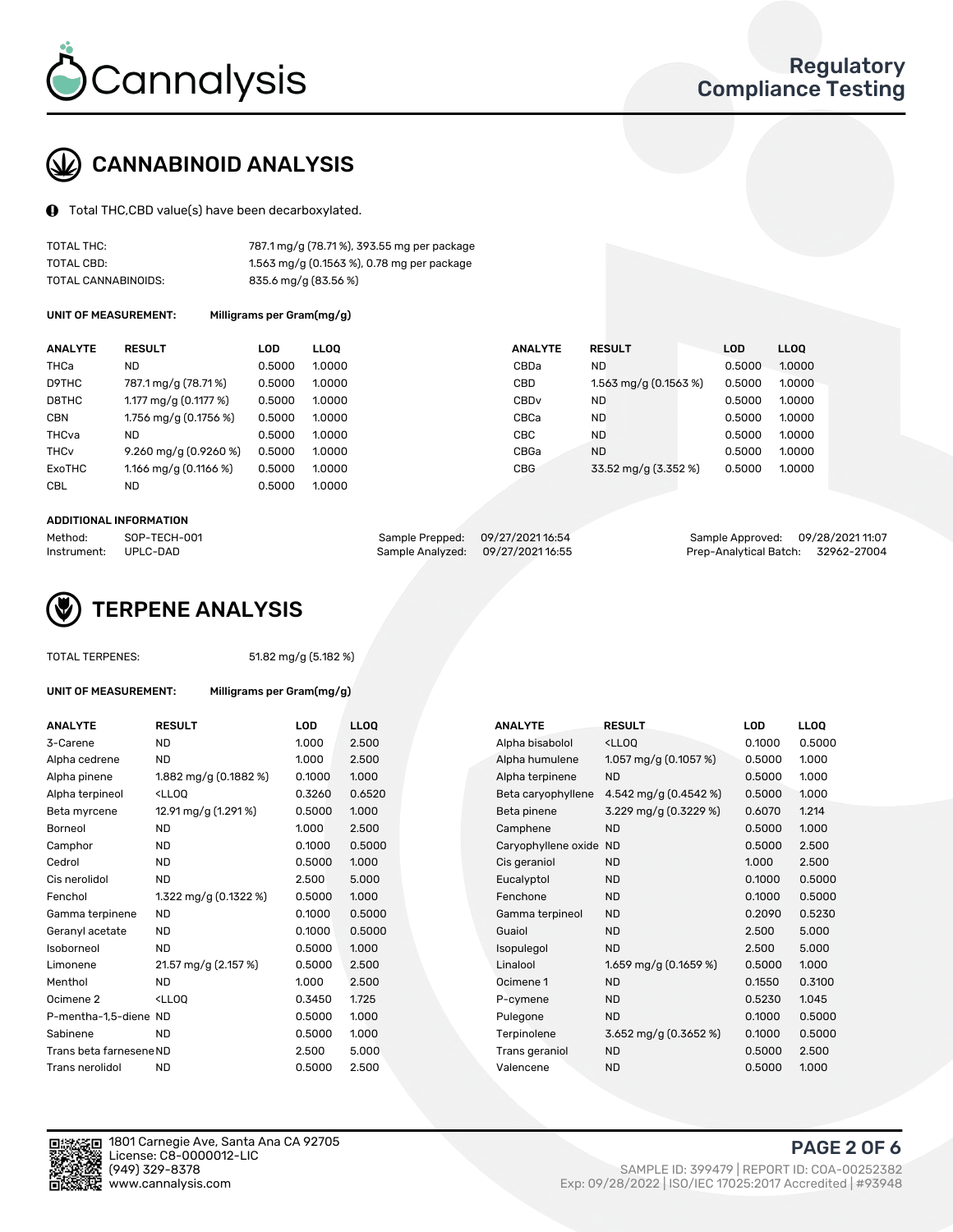

# Regulatory Compliance Testing

#### ADDITIONAL INFORMATION

Method: SOP-TECH-027 Sample Prepped: 09/27/2021 14:04 Sample Approved: 09/28/2021 10:34 Prep-Analytical Batch: 32955-26990



CHEMICAL RESIDUE ANALYSIS PASS

UNIT OF MEASUREMENT: Micrograms per Gram(ug/g)

| <b>ANALYTE</b>    | <b>RESULT</b> | LOD    | LL <sub>OO</sub> | <b>ACTION LEVEL</b> |      | <b>ANALYTE</b>      | <b>RESULT</b> | LOD    | <b>LLOQ</b> | <b>ACTION LEVEL</b> |      |
|-------------------|---------------|--------|------------------|---------------------|------|---------------------|---------------|--------|-------------|---------------------|------|
| Abamectin         | <b>ND</b>     | 0.0200 | 0.0400           | 0.1000              | Pass | Acephate            | <b>ND</b>     | 0.0200 | 0.0400      | 0.1000              | Pass |
| Acequinocyl       | <b>ND</b>     | 0.0200 | 0.0400           | 0.1000              | Pass | Acetamiprid         | <b>ND</b>     | 0.0200 | 0.0400      | 0.1000              | Pass |
| Aldicarb          | <b>ND</b>     | 0.0200 | 0.0400           | 0.0                 | Pass | Azoxystrobin        | <b>ND</b>     | 0.0200 | 0.0400      | 0.1000              | Pass |
| Bifenazate        | <b>ND</b>     | 0.0200 | 0.0400           | 0.1000              | Pass | <b>Bifenthrin</b>   | <b>ND</b>     | 0.0200 | 0.0400      | 3.000               | Pass |
| <b>Boscalid</b>   | <b>ND</b>     | 0.0200 | 0.0400           | 0.1000              | Pass | Carbaryl            | <b>ND</b>     | 0.0200 | 0.0400      | 0.5000              | Pass |
| Carbofuran        | <b>ND</b>     | 0.0200 | 0.0400           | 0.0                 | Pass | Chlorantraniliprole | <b>ND</b>     | 0.0200 | 0.0400      | 10.00               | Pass |
| Clofentezine      | <b>ND</b>     | 0.0200 | 0.0400           | 0.1000              | Pass | Coumaphos           | <b>ND</b>     | 0.0200 | 0.0400      | 0.0                 | Pass |
| Cyfluthrin        | <b>ND</b>     | 0.4000 | 1.000            | 2.000               | Pass | Cypermethrin        | <b>ND</b>     | 0.4000 | 1.000       | 1.000               | Pass |
| Daminozide        | <b>ND</b>     | 0.0200 | 0.0400           | 0.0                 | Pass | Diazinon            | <b>ND</b>     | 0.0200 | 0.0400      | 0.1000              | Pass |
| <b>Dichlorvos</b> | <b>ND</b>     | 0.0200 | 0.0400           | 0.0                 | Pass | Dimethoate          | <b>ND</b>     | 0.0200 | 0.0400      | 0.0                 | Pass |
| Dimethomorph      | <b>ND</b>     | 0.0200 | 0.0400           | 2.000               | Pass | <b>Ethoprophos</b>  | <b>ND</b>     | 0.0200 | 0.0400      | 0.0                 | Pass |
| Etofenprox        | <b>ND</b>     | 0.0200 | 0.0400           | 0.0                 | Pass | Etoxazole           | <b>ND</b>     | 0.0200 | 0.0400      | 0.1000              | Pass |
| Fenhexamid        | <b>ND</b>     | 0.0200 | 0.0400           | 0.1000              | Pass | Fenoxycarb          | <b>ND</b>     | 0.0200 | 0.0400      | 0.0                 | Pass |
| Fenpyroximate     | <b>ND</b>     | 0.0200 | 0.0400           | 0.1000              | Pass | Fipronil            | <b>ND</b>     | 0.0400 | 0.1000      | 0.0                 | Pass |
| Flonicamid        | <b>ND</b>     | 0.0200 | 0.0400           | 0.1000              | Pass | Fludioxonil         | <b>ND</b>     | 0.0200 | 0.0400      | 0.1000              | Pass |
| Hexythiazox       | <b>ND</b>     | 0.0200 | 0.0400           | 0.1000              | Pass | Imazalil            | <b>ND</b>     | 0.0200 | 0.0400      | 0.0                 | Pass |
| Imidacloprid      | <b>ND</b>     | 0.0200 | 0.0400           | 5.000               | Pass | Kresoxim methyl     | <b>ND</b>     | 0.0200 | 0.0400      | 0.1000              | Pass |
| Malathion         | <b>ND</b>     | 0.0200 | 0.0400           | 0.5000              | Pass | Metalaxyl           | <b>ND</b>     | 0.0200 | 0.0400      | 2.000               | Pass |
| Methiocarb        | <b>ND</b>     | 0.0200 | 0.0400           | 0.0                 | Pass | Methomyl            | <b>ND</b>     | 0.0200 | 0.0400      | 1.000               | Pass |
| Mevinphos         | <b>ND</b>     | 0.0200 | 0.0400           | 0.0                 | Pass | Myclobutanil        | <b>ND</b>     | 0.0200 | 0.0400      | 0.1000              | Pass |
| Naled             | <b>ND</b>     | 0.0200 | 0.0400           | 0.1000              | Pass | Oxamyl              | <b>ND</b>     | 0.0200 | 0.0400      | 0.5000              | Pass |
| Paclobutrazol     | <b>ND</b>     | 0.0200 | 0.0400           | 0.0                 | Pass | Permethrins         | <b>ND</b>     | 0.0400 | 0.1000      | 0.5000              | Pass |
| Phosmet           | <b>ND</b>     | 0.0200 | 0.0400           | 0.1000              | Pass | Piperonyl butoxide  | <b>ND</b>     | 0.0200 | 0.0400      | 3.000               | Pass |
| Prallethrin       | <b>ND</b>     | 0.0200 | 0.0400           | 0.1000              | Pass | Propiconazole       | <b>ND</b>     | 0.0200 | 0.0400      | 0.1000              | Pass |
| Propoxur          | <b>ND</b>     | 0.0200 | 0.0400           | 0.0                 | Pass | Pyrethrins          | <b>ND</b>     | 0.0200 | 0.0400      | 0.5000              | Pass |
| Pyridaben         | <b>ND</b>     | 0.0200 | 0.0400           | 0.1000              | Pass | Spinetoram          | <b>ND</b>     | 0.0200 | 0.0400      | 0.1000              | Pass |
| Spinosad          | <b>ND</b>     | 0.0300 | 0.0700           | 0.1000              | Pass | Spiromesifen        | <b>ND</b>     | 0.0200 | 0.0400      | 0.1000              | Pass |
| Spirotetramat     | <b>ND</b>     | 0.0200 | 0.0400           | 0.1000              | Pass | Spiroxamine         | <b>ND</b>     | 0.0200 | 0.0400      | 0.0                 | Pass |
| Tebuconazole      | <b>ND</b>     | 0.0200 | 0.0400           | 0.1000              | Pass | Thiacloprid         | <b>ND</b>     | 0.0200 | 0.0400      | 0.0                 | Pass |
| Thiamethoxam      | <b>ND</b>     | 0.0200 | 0.0400           | 5.000               | Pass | Trifloxystrobin     | <b>ND</b>     | 0.0200 | 0.0400      | 0.1000              | Pass |

### ADDITIONAL INFORMATION

Method: SOP-TECH-002 Sample Prepped: 09/27/2021 14:16 Sample Approved: 09/28/2021 09:39<br>Instrument: LC-MS/MS Sample Analyzed: 09/27/2021 14:31 Prep-Analytical Batch: 32957-26998 Prep-Analytical Batch: 32957-26998

PAGE 3 OF 6

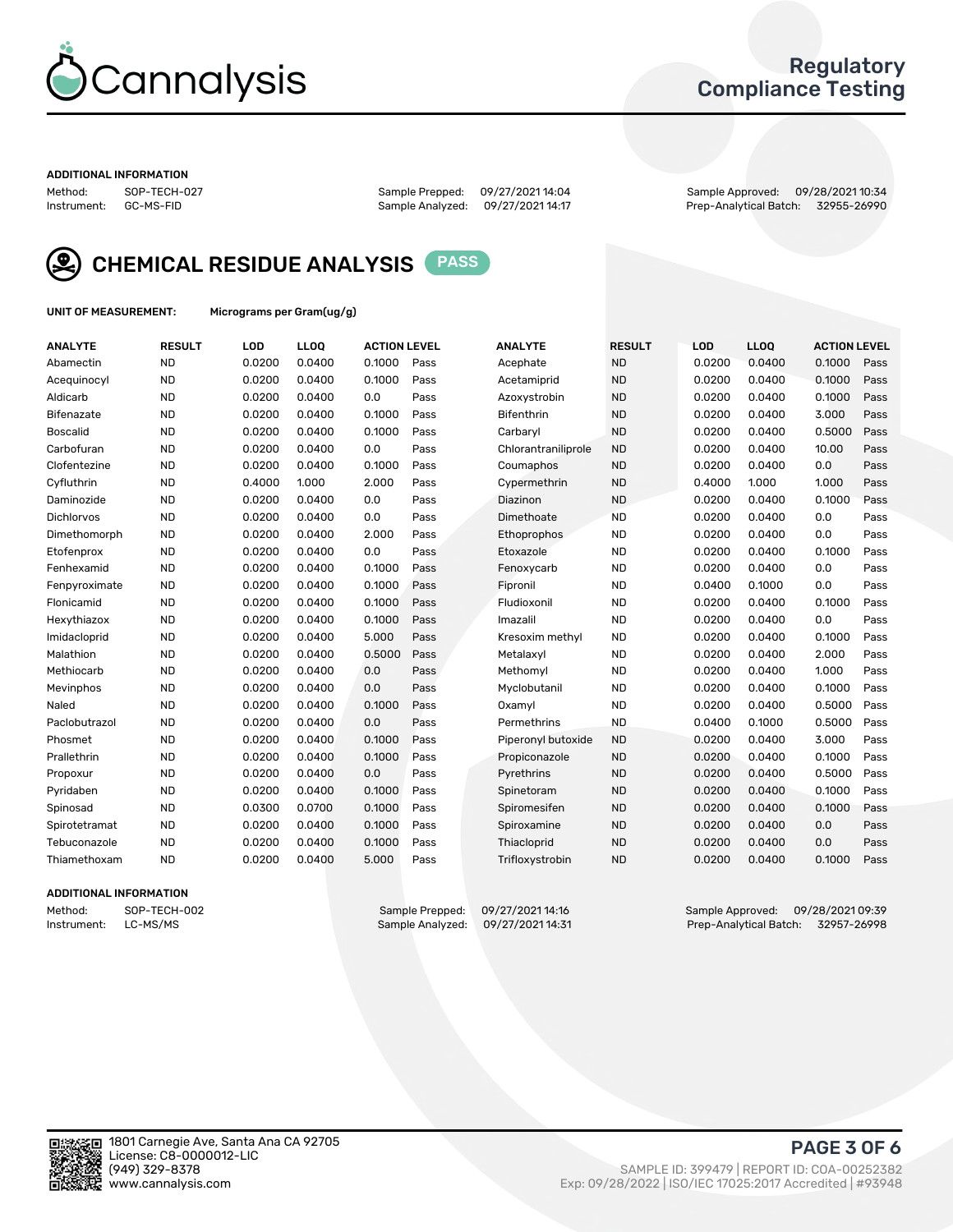

# CHEMICAL RESIDUE GC ANALYSIS PASS

| UNIT OF MEASUREMENT: |               | Micrograms per Gram(ug/g) |           |                 |
|----------------------|---------------|---------------------------|-----------|-----------------|
| <b>ANALYTE</b>       | <b>RESULT</b> | LOD                       | LLOO      | <b>ACTION L</b> |
|                      | $\cdots$      |                           | - - - - - |                 |

| <b>ANALYTE</b>                | <b>RESULT</b> | LOD    | LLOO   | <b>ACTION LEVEL</b> |                  | <b>ANALYTE</b>  | <b>RESULT</b> | LOD    | <b>LLOO</b>            | <b>ACTION LEVEL</b> |      |
|-------------------------------|---------------|--------|--------|---------------------|------------------|-----------------|---------------|--------|------------------------|---------------------|------|
| Captan                        | <b>ND</b>     | 0.1000 | 0.2000 | 0.7000              | Pass             | Chlordane       | <b>ND</b>     | 0.0109 | 0.0136                 | 0.0                 | Pass |
| Methyl parathion              | <b>ND</b>     | 0.0400 | 0.1000 | 0.0                 | Pass             | <b>PCNB</b>     | <b>ND</b>     | 0.0200 | 0.0400                 | 0.1000              | Pass |
| Chlorfenapyr                  | <b>ND</b>     | 0.0800 | 0.1000 | 0.0                 | Pass             | Chlorpyrifos    | <b>ND</b>     | 0.0800 | 0.1000                 | 0.0                 | Pass |
|                               |               |        |        |                     |                  |                 |               |        |                        |                     |      |
| <b>ADDITIONAL INFORMATION</b> |               |        |        |                     |                  |                 |               |        |                        |                     |      |
| Method:                       | SOP-TECH-010  |        |        |                     | Sample Prepped:  | 09/27/202114:16 |               |        | Sample Approved:       | 09/28/2021 10:55    |      |
| Instrument:                   | GC-MS/MS      |        |        |                     | Sample Analyzed: | 09/27/202114:31 |               |        | Prep-Analytical Batch: | 32958-26999         |      |
|                               |               |        |        |                     |                  |                 |               |        |                        |                     |      |

# RESIDUAL SOLVENT ANALYSIS PASS

UNIT OF MEASUREMENT: Micrograms per Gram(ug/g)

| <b>ANALYTE</b>       | <b>RESULT</b> | LOD    | <b>LLOO</b> | <b>ACTION LEVEL</b> |      | <b>ANALYTE</b>           | <b>RESULT</b> | LOD    | LLOO  | <b>ACTION LEVEL</b> |      |
|----------------------|---------------|--------|-------------|---------------------|------|--------------------------|---------------|--------|-------|---------------------|------|
| Acetone              | <b>ND</b>     | 50.00  | 100.0       | 5000                | Pass | Acetonitrile             | <b>ND</b>     | 50.00  | 100.0 | 410.0               | Pass |
| Benzene              | <b>ND</b>     | 0.5000 | 1.000       | 1.000               | Pass | <b>Butane</b>            | <b>ND</b>     | 50.00  | 100.0 | 5000                | Pass |
| Chloroform           | <b>ND</b>     | 0.5000 | 1.000       | 1.000               | Pass | Ethanol                  | <b>ND</b>     | 50.00  | 100.0 | 5000                | Pass |
| <b>Ethyl Acetate</b> | <b>ND</b>     | 50.00  | 100.0       | 5000                | Pass | <b>Ethyl Ether</b>       | <b>ND</b>     | 50.00  | 100.0 | 5000                | Pass |
| Ethylene oxide       | <b>ND</b>     | 0.5000 | 1.000       | 1.000               | Pass | Heptane                  | <b>ND</b>     | 50.00  | 100.0 | 5000                | Pass |
| Hexane               | <b>ND</b>     | 50.00  | 100.0       | 290.0               | Pass | <b>Isopropyl Alcohol</b> | <b>ND</b>     | 50.00  | 100.0 | 5000                | Pass |
| Methanol             | <b>ND</b>     | 50.00  | 100.0       | 3000                | Pass | Methylene chloride       | <b>ND</b>     | 0.5000 | 1.000 | 1.000               | Pass |
| Pentane              | <b>ND</b>     | 50.00  | 100.0       | 5000                | Pass | Propane                  | <b>ND</b>     | 50.00  | 200.0 | 5000                | Pass |
| Toluene              | <b>ND</b>     | 50.00  | 100.0       | 890.0               | Pass | Xvlenes                  | <b>ND</b>     | 50.08  | 100.0 | 2170                | Pass |
| Trichloroethylene    | <b>ND</b>     | 0.5000 | 1.000       | 1.000               | Pass | 1.2-Dichloroethane       | <b>ND</b>     | 0.5000 | 1.000 | 1.000               | Pass |

#### ADDITIONAL INFORMATION

Method: SOP-TECH-021 Sample Prepped: 09/27/2021 14:05 Sample Approved: 09/28/2021 09:58<br>Sample Analyzed: 09/27/2021 14:17 Prep-Analytical Batch: 32950-26989 Prep-Analytical Batch: 32950-26989



UNIT OF MEASUREMENT: Cycle Threshold (Ct)

| <b>ANALYTE</b>         | <b>RESULT</b>                  | LOD   | <b>LLOO</b> |               | <b>ACTION LEVEL</b> | <b>ANALYTE</b>                      | <b>RESULT</b> | LOD   | <b>LLOO</b> |     | <b>ACTION LEVEL</b> |
|------------------------|--------------------------------|-------|-------------|---------------|---------------------|-------------------------------------|---------------|-------|-------------|-----|---------------------|
| A.fumigatus            | <b>ND</b>                      | 33.00 | 0.0         | 0.0           | Pass                | A. flavus                           | <b>ND</b>     | 33.00 | 0.0         | 0.0 | Pass                |
| A. niger               | <b>ND</b>                      | 33.00 | 0.0         | 0.0           | Pass                | A. terreus                          | <b>ND</b>     | 33.00 | 0.0         | 0.0 | Pass                |
| <b>STEC</b>            | <b>ND</b>                      | 33.00 | 0.0         | 0.0           | Pass                | Salmonella spp                      | <b>ND</b>     | 33.00 | 0.0         | 0.0 | Pass                |
|                        |                                |       |             |               |                     |                                     |               |       |             |     |                     |
| ADDITIONAL INFORMATION |                                |       |             |               |                     |                                     |               |       |             |     |                     |
|                        | --- ---- - - - - -- --- -- - - |       |             | $\sim$ $\sim$ | .                   | $-0.12 - 1.02 - 0.02 - 0.02 - 0.02$ |               |       |             |     |                     |

Method: SOP-TECH-016, SOP-TECH-022 Sample Prepped: 09/28/2021 09:38 Sample Approved: 09/28/2021 19:14<br>Instrument: qPCR sample Analyzed: 09/28/2021 09:57 Prep-Analytical Batch: 32963-27014 Instrument: qPCR Sample Analyzed: 09/28/2021 09:57 Prep-Analytical Batch: 32963-27014

PAGE 4 OF 6

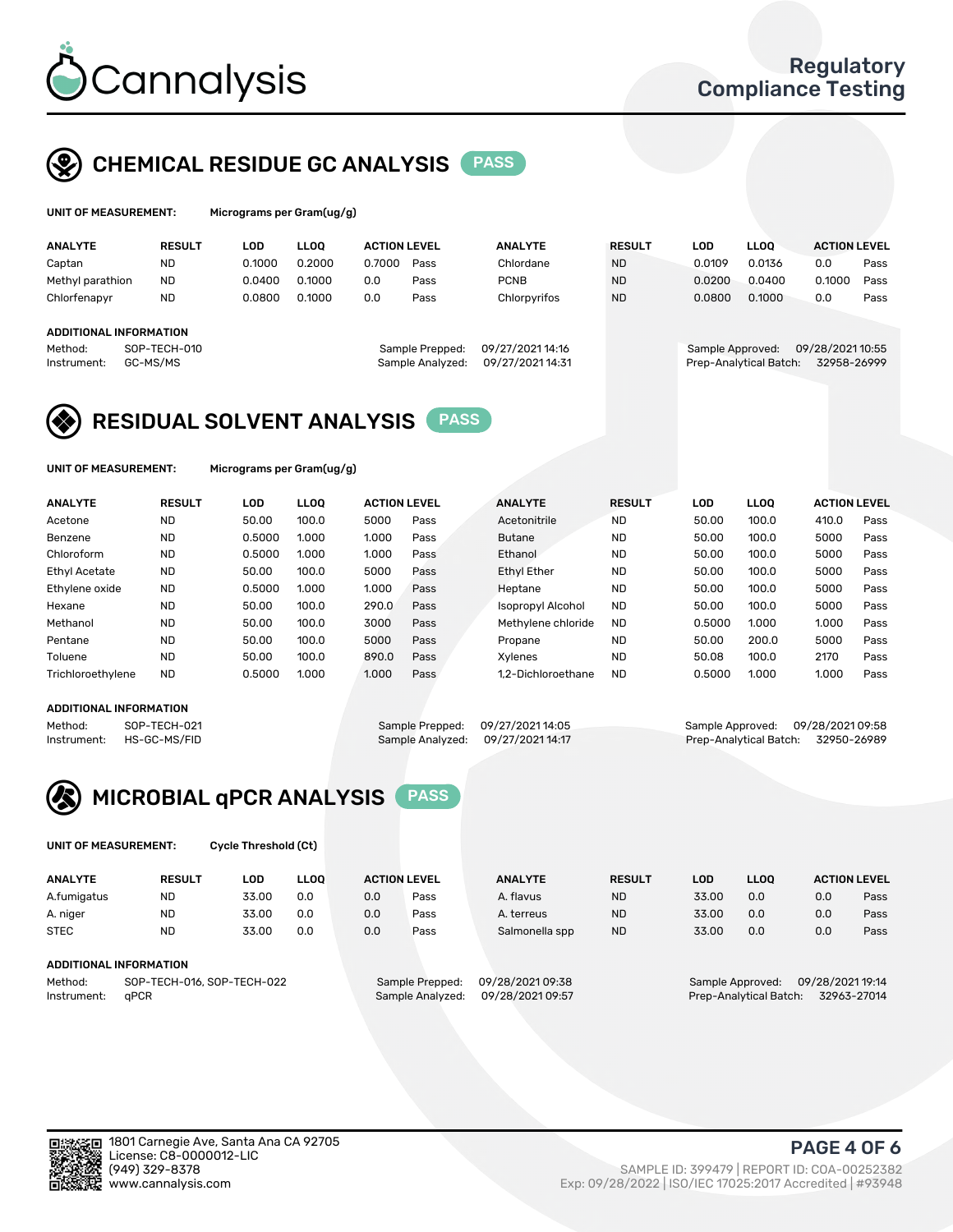



| UNIT OF MEASUREMENT:   |                            | Micrograms per Gram(ug/g) |             |                     |                                     |                                     |               |            |                                            |                                 |      |
|------------------------|----------------------------|---------------------------|-------------|---------------------|-------------------------------------|-------------------------------------|---------------|------------|--------------------------------------------|---------------------------------|------|
| <b>ANALYTE</b>         | <b>RESULT</b>              | <b>LOD</b>                | <b>LLOO</b> | <b>ACTION LEVEL</b> |                                     | <b>ANALYTE</b>                      | <b>RESULT</b> | <b>LOD</b> | <b>LLOO</b>                                | <b>ACTION LEVEL</b>             |      |
| Arsenic                | <b>ND</b>                  | 0.0120                    | 0.1000      | 0.2000              | Pass                                | Cadmium                             | <b>ND</b>     | 0.0072     | 0.0500                                     | 0.2000                          | Pass |
| Lead                   | <b>ND</b>                  | 0.0068                    | 0.0500      | 0.5000              | Pass                                | Mercury                             | <b>ND</b>     | 0.0060     | 0.0500                                     | 0.1000                          | Pass |
|                        | ADDITIONAL INFORMATION     |                           |             |                     |                                     |                                     |               |            |                                            |                                 |      |
| Method:<br>Instrument: | SOP-TECH-013<br>ICP-MS     |                           |             |                     | Sample Prepped:<br>Sample Analyzed: | 09/27/202114:27<br>09/27/2021 14:28 |               |            | Sample Approved:<br>Prep-Analytical Batch: | 09/27/2021 18:19<br>32953-26995 |      |
| (#)                    | <b>MYCOTOXINS ANALYSIS</b> |                           |             | <b>PASS</b>         |                                     |                                     |               |            |                                            |                                 |      |



UNIT OF MEASUREMENT: Micrograms per Kilogram(ug/kg)

| <b>ANALYTE</b>          | <b>RESULT</b> | <b>LOD</b> | <b>LLOO</b> | <b>ACTION LEVEL</b> |      | <b>ANALYTE</b> | <b>RESULT</b> | LOD.  | <b>LLOO</b> | <b>ACTION LEVEL</b> |      |
|-------------------------|---------------|------------|-------------|---------------------|------|----------------|---------------|-------|-------------|---------------------|------|
| Aflatoxin B1            | <b>ND</b>     | 1.000      | 2.000       |                     | N/A  | Aflatoxin B2   | <b>ND</b>     | 2.000 | 5.000       |                     | N/A  |
| Aflatoxin G1            | <b>ND</b>     | 2.000      | 5.000       |                     | N/A  | Aflatoxin G2   | <b>ND</b>     | 2.000 | 5.000       |                     | N/A  |
| <b>Total Aflatoxins</b> | <b>ND</b>     | 10.00      | 14.00       | 20.00               | Pass | Ochratoxin A   | <b>ND</b>     | 1.000 | 2.000       | 20.00               | Pass |
|                         |               |            |             |                     |      |                |               |       |             |                     |      |

#### ADDITIONAL INFORMATION

Method: SOP-TECH-020 Sample Prepped: 09/27/2021 14:04 Sample Approved: 09/28/2021 09:43 Instrument: LC-MS/MS Sample Analyzed: 09/27/2021 14:28 Prep-Analytical Batch: 32956-26996

# FILTH & FOREIGN MATERIAL ANALYSIS PASS

UNIT OF MEASUREMENT: Filth and Foreign Matter (%, #/3g)

| <b>ANALYTE</b>         | <b>RESULT</b>                     | LOD | <b>LLOO</b> | <b>ACTION LEVEL</b> |                                     | <b>ANALYTE</b>                     | <b>RESULT</b> | LOD | <b>LLOO</b>                                                 | <b>ACTION LEVEL</b> |      |
|------------------------|-----------------------------------|-----|-------------|---------------------|-------------------------------------|------------------------------------|---------------|-----|-------------------------------------------------------------|---------------------|------|
| IF RH ME               | <b>ND</b>                         | 0.0 | 0.0         | 1.000               | Pass                                | <b>IFM</b>                         | <b>ND</b>     | 0.0 | 0.0                                                         | 25.00               | Pass |
| Mold                   | <b>ND</b>                         | 0.0 | 0.0         | 25.00               | Pass                                | <b>SSCD</b>                        | <b>ND</b>     | 0.0 | 0.0                                                         | 25.00               | Pass |
| ADDITIONAL INFORMATION |                                   |     |             |                     |                                     |                                    |               |     |                                                             |                     |      |
| Method:<br>Instrument: | SOP-TECH-009<br>Visual Inspection |     |             |                     | Sample Prepped:<br>Sample Analyzed: | 09/27/202114:22<br>09/27/202114:27 |               |     | Sample Approved: 09/27/2021 14:33<br>Prep-Analytical Batch: | 32960-26993         |      |